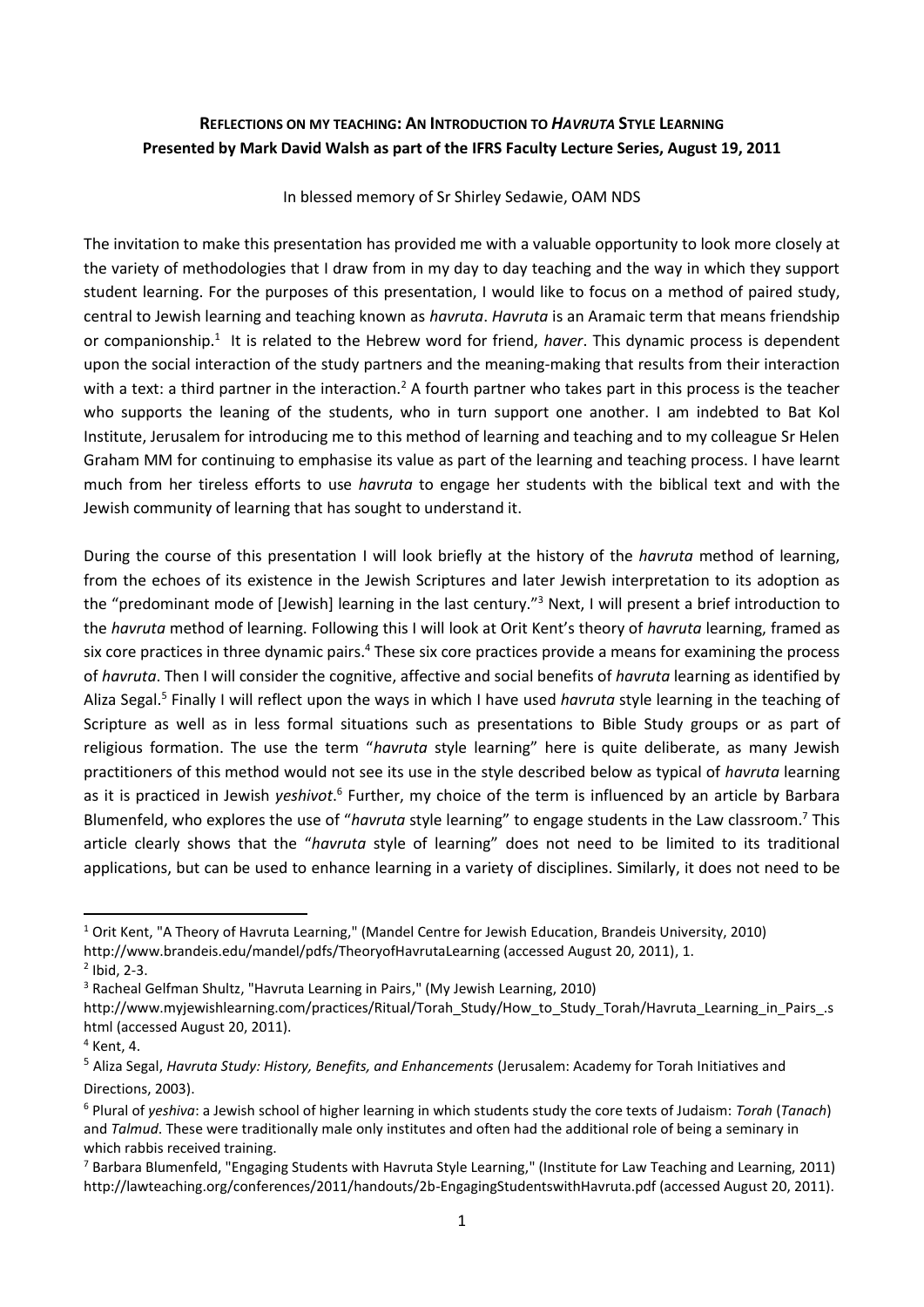limited to the Jewish *yeshiva* or *beit midrash*, <sup>8</sup> but can find a home in Christian institutes of study, such as the Institute of Formation and Religious Study.

## **A brief review of the historical roots of** *havruta* **to its contemporary predominance**

How deeply rooted in Jewish history is the practice of *havruta*? How widely was it practiced? Aliza Segal observes: "Torah study with a partner seems to carry with it the weight of history and tradition." Thus, students today form a link in a chain reaching back into history. <sup>9</sup> Just how far this chain reaches back into history, however, is another question, with scholarly debate indicating that its roots may not reach as deeply as some would suggest.<sup>10</sup> Having said this, one can look to the biblical text itself to see what might be considered to be two ancient echoes of *havruta*. First we read in Ecclesiastes:

Two are better than one, because they have a good reward for their toil. For if they fall, one will lift up the other; but woe to one who is alone and falls and does not have another to help. (4:9- 10)

This adage might also be applied to the process of *talmud Torah*<sup>11</sup> with a partner rather than on one's own. This does not preclude the practice of an individual studying the text on his or her own; an activity for which there are precedents in Jewish learning. In addition to this we read in Proverbs:

"Iron sharpens iron, and one person sharpens the wits of another." (27:17)

Just as one piece of iron sharpens another, so too will two people studying Torah together sharpen each other's minds through their study of the sacred text. Although it might be argued that these passages might refer to any number of endeavours embarked upon by two people, later interpretation has linked both passages with the process of *havruta* as we shall soon see.<sup>12</sup>

A famous quote from a collection of *halakhic<sup>13</sup> midrashim* on the book of Deuteronomy that dates back to the 3rd century of the Common Era states that a person should find a *haver* for all things: reading Scripture, studying Mishnah, eating, drinking and disclosing all of one's secrets.<sup>14</sup> A later quote, this time coming from the *Talmud*<sup>15</sup> suggests that "Torah is only acquired in a group, *haburah*" [also *havurah*] (*Babylonian Talmud* [BT], Berakhot63b). And yet another: "Two scholars sharpen one another" (BT Ta'anit7a)<sup>16</sup>, which seems to be a clear reference to Proverbs 27:17 (above). This appears to indicate that the process of studying with a *havruta* (used here to indicate a study partner) was encouraged in ancient times and that the *havruta*

http://rabbidovblog.blogspot.com/2005/11/introduction-to-havruta-study.html (accessed August 15, 2011). <sup>15</sup> From the  $2^{nd}$  century, Jewish sages and rabbis began to interpret the Mishnah alongside the Torah. The various commentaries they produced were compiled and edited in the 5th century. The result, called the *Gemara*, was combined with the *Mishnah* to become the *Talmud*.

<sup>&</sup>lt;sup>8</sup> Literally, "House of study."

<sup>&</sup>lt;sup>9</sup> Segal, 4.

<sup>&</sup>lt;sup>10</sup> See Segal and Shultz for further discussion.

<sup>&</sup>lt;sup>11</sup> Literally, "Study of Torah."

<sup>12</sup> See the commentary on these passages in *The Jewish Study Bible*.

<sup>13</sup> *Halakhah* is most commonly referred to as Jewish Law. *Halakhic midrashim* cover the many *mitzvoth*

<sup>(</sup>commandments) that shape the way that a Jew lives. Rooted in the written Torah, *Halakhah* provides a guide for what one can and cannot do. As the Torah did not address in detail all aspects of life facing the Jewish people the Jewish Sages and Rabbis engaged in often robust dialogue over how these laws were to be interpreted. The results of this discourse were eventually compiled and committed to writing in the *Mishnah* (2<sup>nd</sup> century c.E.).

<sup>14</sup> (*Sifre Deuteronomy* #305) in Rabbi Dov Gartenberg, "An Introduction to Havruta Study,"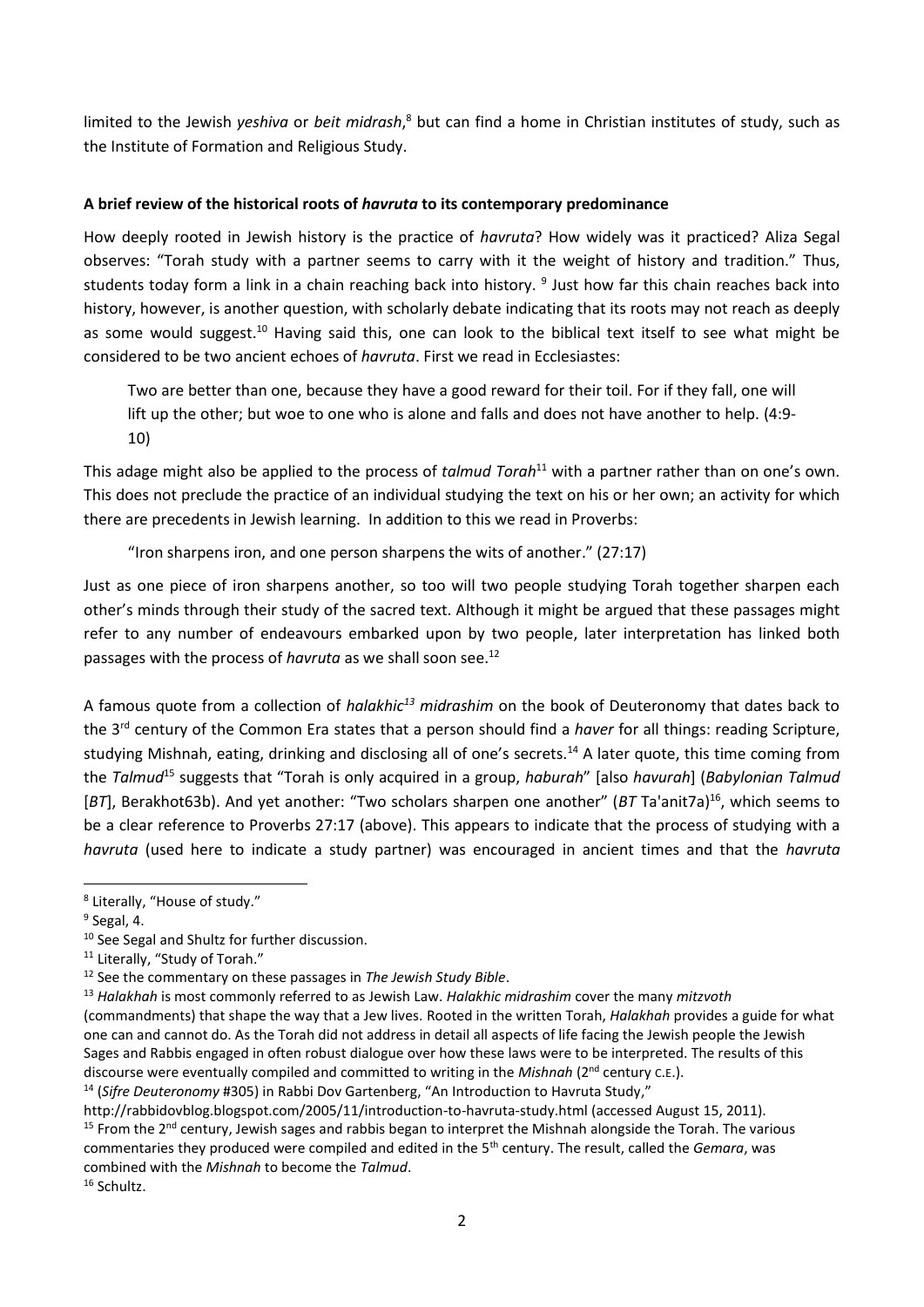method of learning might be equally ancient. Another statement dating back to the *Talmud* that has been used to emphasise the importance and historicity of *havruta* is "Give me *havruta* or give me death" (*BT* Ta'anit23a). Schultz argues that to read this text as applying only to the study of Torah is in fact to take it out of context. She argues that the text might better be understood as signifying the interdependence of the individual and the society in which she or he lives.<sup>17</sup> Having said this, the very fact that each of these passages from the *Tanach* and the *Talmud* has been interpreted as referring to the practice of *havruta* must indicate its place within the Jewish chain of tradition.

The extent to which this chain extends has been questioned by recent study, which seems to indicate that while the practice of *havruta* learning does have ancient roots, or was at least practiced in *Talmudic* times, it was only one of a number of modes of learning employed in Jewish *yeshivot* and *beit midrash* until gaining prominence in the last century. In the 19<sup>th</sup> century *yeshivot* of Eastern Europe, where the method seems to have been used widely, it was only one of a number of approaches to learning that were employed. In fact, the *havruta* method was more widely used remedially to support the learning of weaker students who could not keep up with the rest of the class.<sup>18</sup> Some would even go so far as to suggest that *havruta* was an innovation belonging to the 19<sup>th</sup> century.<sup>19</sup> Learning in the *yeshivot* of Eastern Europe was geared towards an elite group of scholars who had no need for the *havruta* method of learning in the first place. Further, it is suggested that the method actually became prominent only after the First World War when *yeshiva* study was opened up to all men rather than the elite, thus necessitating the use of *havruta* in order to support the learning of students faced with difficult texts.<sup>20</sup> Since this period, access to higher Jewish learning as typified by the *yeshivot* has opened up to include women as well as men. Today there are *yeshivot* for women and men as well as *yeshivot* that combine religious and secular curricula. Whilst *havruta* might not have been widely practiced in the ancient past, it has certainly become for many the preferred method of study and highlights the value placed upon studying with a partner in Jewish tradition.

### **A brief introduction to the** *havruta* **method of learning**

*Havruta* is primarily about dialogue between the *havrutot,* or study partners, and the text that they are engaging with. The text at the heart of this study has traditionally been the *Talmud,* although *havruta* is also used in the study of the *Tanach*.<sup>21</sup> In addition to these three partners, the dialogue is also supported by a fourth party, the Rabbi or teacher. Harvey Fields notes that one should always study with a friend and a teacher – as emphasised in the *Talmud* (*Avot* 1.6). This, he argues, has two advantages: "It provides us with a check on our assumptions and a means of challenging our conclusions. It also has the advantage of sharpening our understandings against other points of view."<sup>22</sup> Orit Kent emphasises the interdependent nature of *havruta* study and the fact that each partner is not only responsible for her or his own learning, but also for the learning of his or her partner. 23

<sup>22</sup> Harvey J. Fields, A *Torah Commentary for Our Times*. Vol. 1. (New York: UAHC Press, 1998) 5.

<sup>23</sup> Kent, 7.

<sup>17</sup> Schultz.

 $18$  Ibid.

 $19$  Segal, 6.

<sup>&</sup>lt;sup>20</sup> Schultz.

<sup>21</sup> *Tanach* (also *TaNaKh*) is an acronym for the three sections of the Jewish Bible. *T* signifies Torah, which in this case is the 5 books of Moses (Pentateuch); *N* stands for *Nevi'im* ("prophets"); and *Ch* (*Kh*) represents *Kethuvim* "writings", which includes books such as Psalms and Proverbs.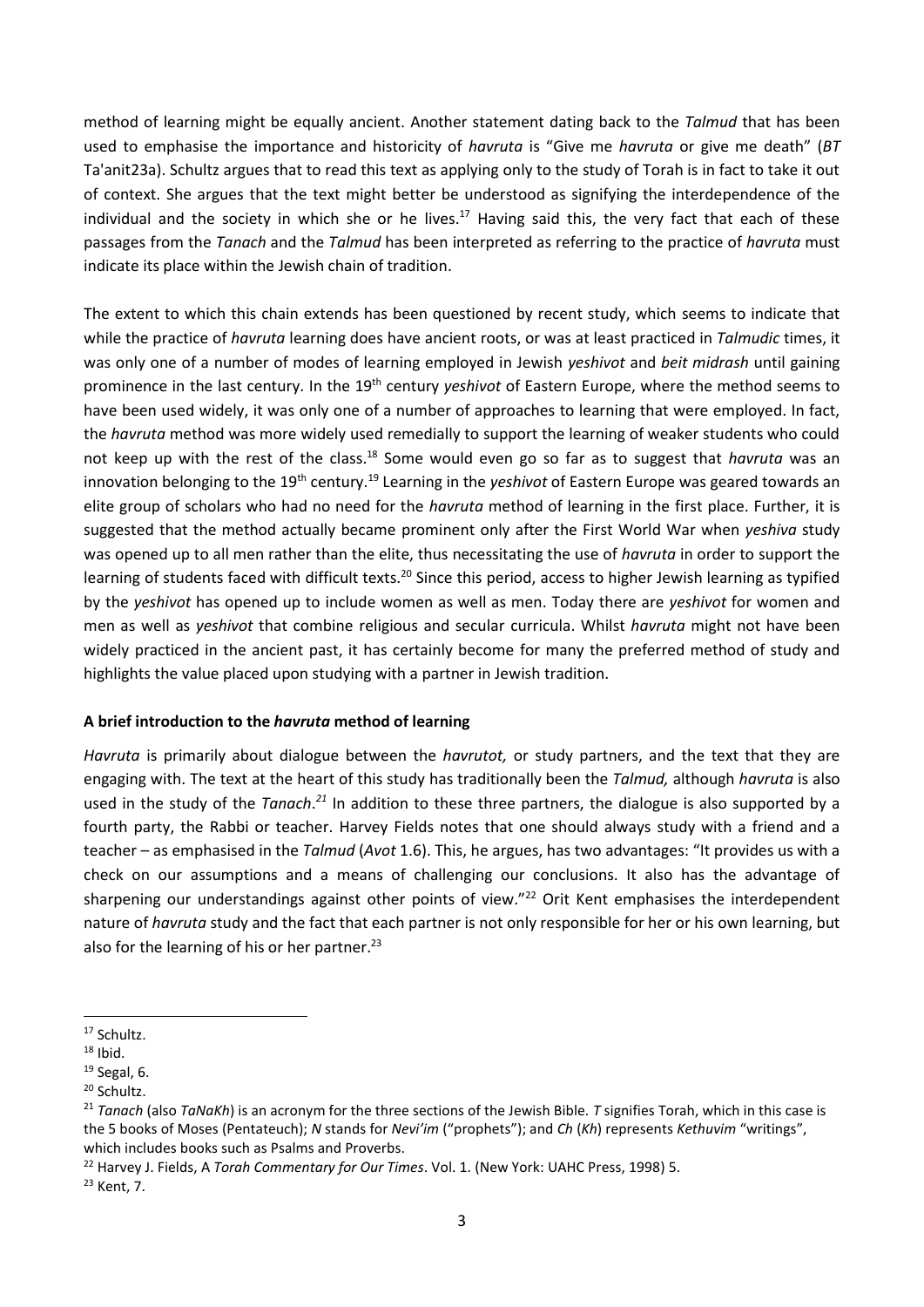Jewish learning is both communal and dialogical. To this one must add a further characteristic, with which those not brought up in the Jewish community of interpretation sometimes have great difficulty coming to terms with. Jewish biblical interpretation is polysemous: "subject to multiple interpretations and therefore cannot be reduced to one single "correct" meaning."<sup>24</sup> Jewish learning, argues Jeffrey Spitzer promotes discussion rather than one prevailing "correct" interpretation, as indicated in this observation of the Mishnah: "When we examine and discuss the logic of the Mishnah, we make sure that diverse opinions, divergent opinions, and even clearly false opinions are given voice."<sup>25</sup> Barbara Blumenfeld points out that this has further implications for the learning and teaching process:

[The] *Havruta* method, in contrast to typical Western classrooms, removes dependence on a teacher to provide a final or "correct" answer. Instead, the teacher, serving as both a guide and participant in the quest for understanding, becomes another seeker of the "truth."<sup>26</sup>

Blumenfeld further highlights other important aspects of the *havruta* method. She emphasises the importance of the process rather than the product. This process aims to expand the participants' understanding of the text, rather than finding a final or definitive interpretation. As such it helps to develop the students' critical thinking skills as well as their ability to ask questions. <sup>27</sup> Finally, Blumenfeld notes that the *havruta* method is democratic and disagreement does not need to result in one person being right and another wrong: "while a particular situation may be resolved,' she contends, "the debate and discovery will not end once a "correct" answer is recognized. Rather, the learning continues indefinitely."<sup>28</sup> As such, engagement in *havruta* forms another link in the chain of tradition of Jewish biblical interpretation discussed earlier.

Traditionally, the *havruta* process occurs in *yeshivot* and *beit midrash* preceding a formal class, or *shi'ur*. This period of preparatory study, conducted in *havruta* is called a *seder*. The Rabbi or teacher directs the examination and analysis that takes place in the *seder* by choosing the text to be studied and the questions to be answered. They are also present during this session to answer questions, provide clarification and where necessary, ask more questions to facilitate learning. Whilst the content of the *seder* was generally designed to be elucidated upon in the *shi'ur* that followed, the teacher would not simply rehash this content in the *shi'ur*. Instead they would use it as a basis for further learning. This is extremely useful where complicated subject matter is to be covered as it gives students an opportunity to grapple with the content of the class before the *shi'ur*. Gartenberg notes that *shi'ur* also provides an opportunity for the students to test their reading of the text against that of the teacher. In this session, one is also encouraged to "challenge the teacher's reading and to ask further questions on the text"<sup>29</sup> and presumably the teacher.

<sup>25</sup> Jeffrey Spitzer, "Valuing Debate and Conversation," (My Jewish Learning, 2011) http://www.myjewishlearning.com/practices/Ritual/Torah\_Study/Themes\_and\_Theology/Conversation\_and\_Debate/V

<sup>&</sup>lt;sup>24</sup> Adele Reinhartz and Miriam-Sima Walfish, "Conflict and Coexistence in Jewish Interpretation," in Phyllis Trible & Letty M. Russell (eds.), *Hagar, Sarah, and Their Children* (Louisville, Kentucky: Westminster John Knox Press, 2006), 105.

aluing Debate.shtml?PRRI (accessed February 4, 2012). <sup>26</sup> Blumenfeld, 2.

<sup>27</sup> Blumenfeld, 4.

<sup>&</sup>lt;sup>28</sup> Blumenfeld, 2.

<sup>&</sup>lt;sup>29</sup> Gartenberg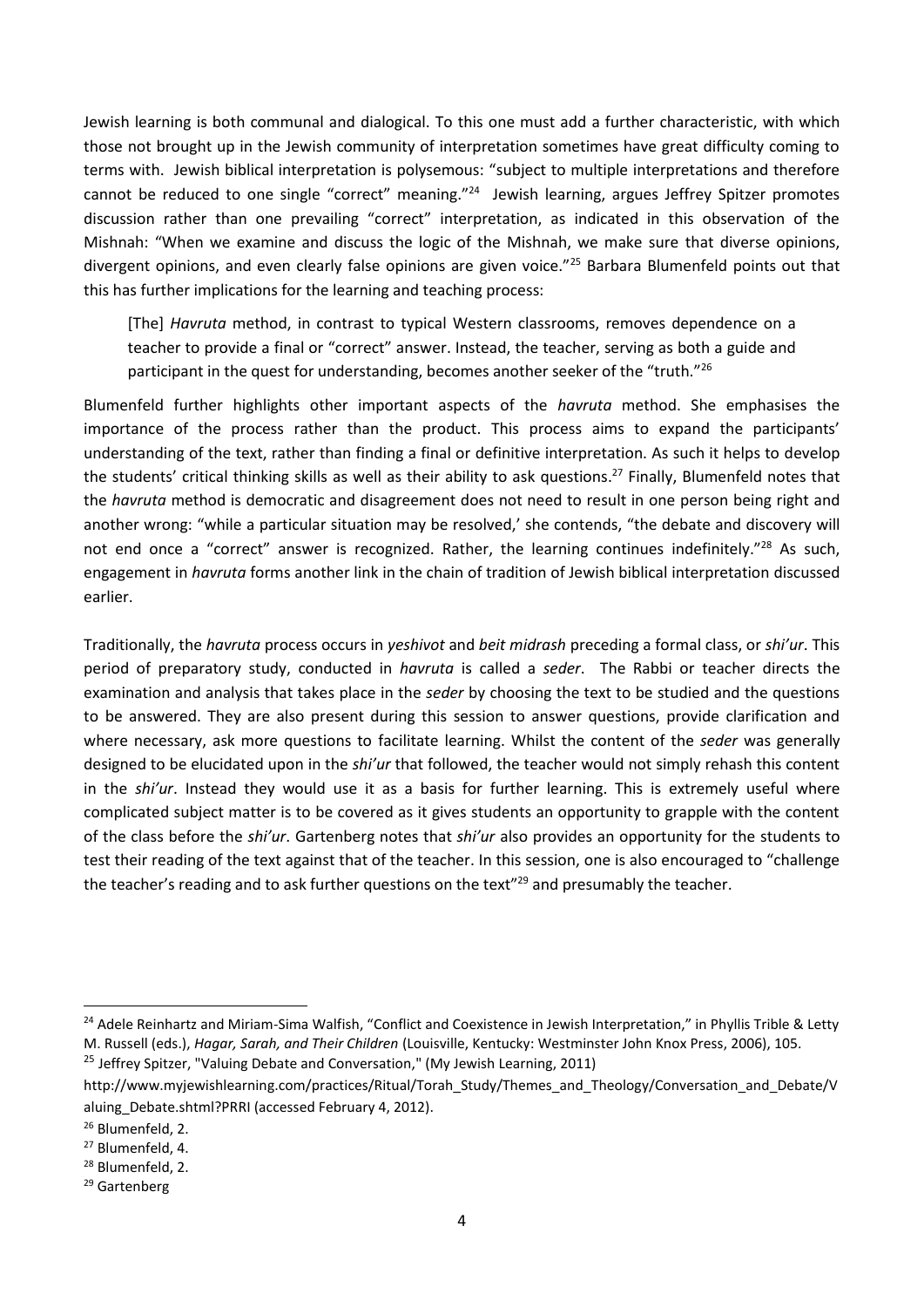### **Orit Kent's "Core** *havruta* **practices"**

Orit Kent defines *havruta* as "two people working together for some period of time to together make sense of a text."<sup>30</sup> Through careful observation of numerous *havruta* sessions Kent observed that the process of *havruta* learning engages the participants in three dynamic sets of core behaviours:

- 1. listening and articulating;
- 2. wondering and focusing; and
- 3. supporting and challenging. $31$

Effective *havruta* learning occurs when each partner assists the other to engage in these practices. First, there must be a balance between articulating and listening if effective learning is to take place, which also includes giving space for the text to speak as part of the process. Second, *havrutot* must feel free enough to explore the wealth of possibilities presented by the text, whilst also remembering that their study of the text cannot possibly address all of these. Instead they must focus their discussion on a particular aspect of the text. The need to focus might be in response to a question asked of them by the teacher, or by the text itself. Finally, *havrutot* must play the role of a critical partner in the process of study. This involves the dynamic processes of supporting and challenging one another as each partner seeks to understand the text with greater depth and breadth. It is important to note that each of these core behaviours does not always occur in isolation or a defined sequence. It is their interaction that is characteristic of the *havruta* process. Let us now explore each of these six core practices in more detail.

Kent sees listening and articulating as the "engine" that not only starts the *havruta* process, but also keeps it going.<sup>32</sup> Each of the *havrutot* is responsible for contributing to the process by expressing one's own ideas and actively listening to the contribution of the other. In addition to this, both partners should be actively engaged in listening to the text that they are studying. Actively listening involves allowing space within *havruta* to hear the voice of the other, rather than simply waiting for the next opportunity to speak. As such, listening does not simply involve silence on the part of one partner while the other speaks; it also involves asking clarifying questions and checking to see if one has understood the other partner correctly. This process involves quite a bit of discipline on the part of each of the *havrutot*:

To understand the other, one needs to practice both outer and inner silence – creating an outer space for the other to articulate and also silencing the many internal voices that arise in one's own heads so that s/he can truly pay attention to what the other is trying to say.<sup>33</sup>

Similarly, the process of articulating one's ideas is also not so straight forward. When it comes to verbalizing what each partner is thinking it is important that *havrutot* do not block further possibilities for discussion by making definitive statements too early in the process. Articulating, instead, should take the form of thinking out loud and "inviting one's partner into one's thinking."<sup>34</sup> Effective articulating and listening involves taking turns, building a respectful relationship and most importantly building ideas.<sup>35</sup> Listening and articulating alone, however, does not constitute the *havruta* process in its entirety, for a greater engagement with the text and between the *havrutot* is necessary to bring out the richness of this process.

<sup>30</sup> Kent, 7.

 $31$  Ibid, 8.

 $32$  Ibid, 8.

<sup>33</sup> Ibid, 16.

<sup>34</sup> Ibid, 18.

<sup>35</sup> Ibid, 20.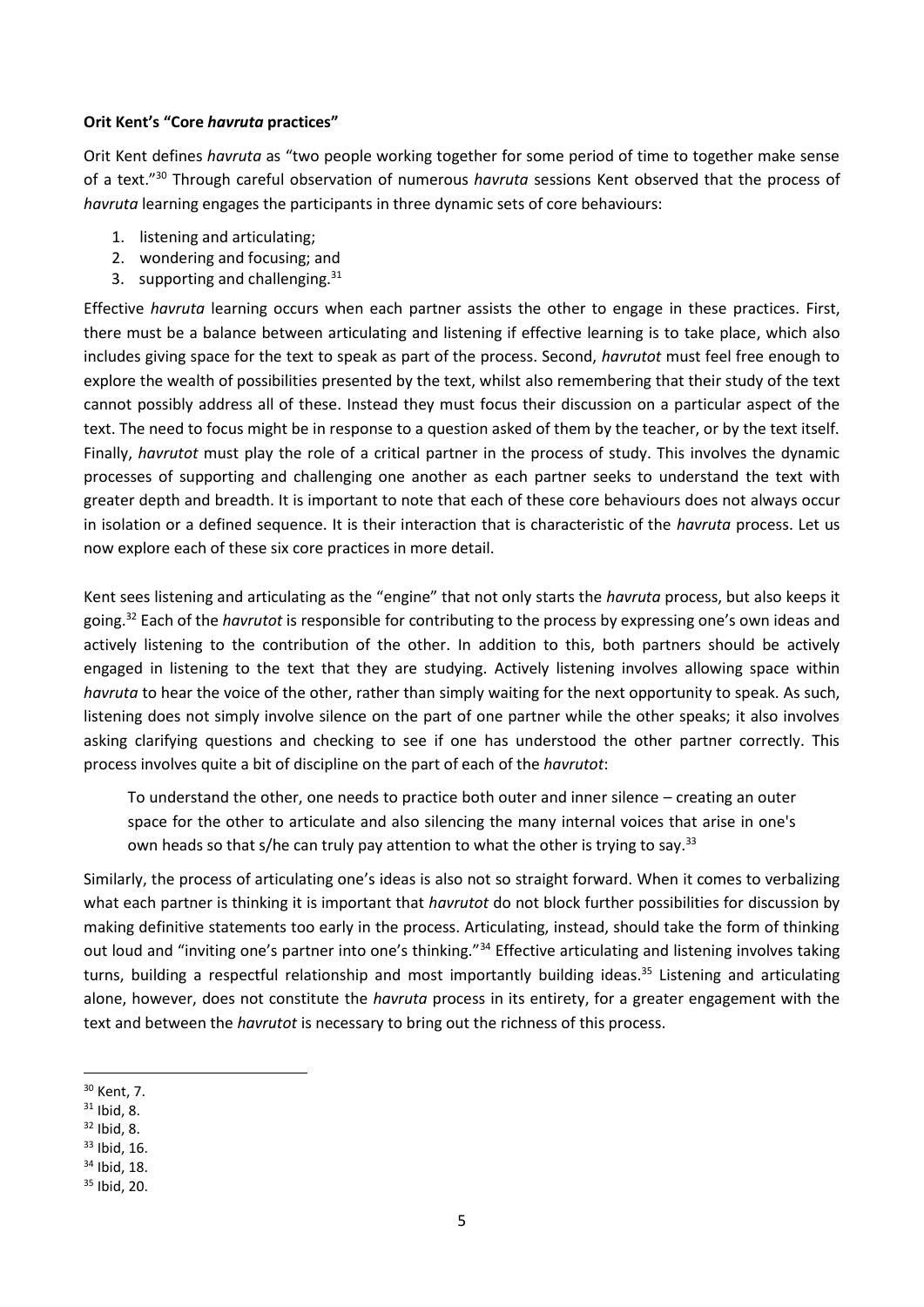The second pair of behaviours that Kent identifies is wondering and focusing. Each partner must feel free to explore the "multiple possibilities" presented by the text, whilst at the same time remaining conscious of the fact that they are being called to come to a deeper understanding of the text and to draw some conclusions about its meaning.<sup>36</sup> This is where the partners move beyond the initial process of meaning-making into the world of imagination and possibility. In approaching the text and looking for meaning the partners might choose to focus on a particular interpretation and follow this through in detail or they may wish to approach the text a number of times from a variety of angles in order to answer the questions they are generating.<sup>37</sup> The tension involved in this pair of practices is that the partners will end up *wandering* in so many different directions that they will be unable to move forward in any meaningful way with any particular idea.<sup>38</sup> Alternately, if the *havrutot* focus too narrowly on only one part of the text, they run the risk of leaving other parts of the text and new interpretations underdeveloped or unexplored. Finally, in focussing on any one idea or on the idea of only one partner at a time, havrutot must still leave space open to return to other possibilities and interpretations during the course of the *havruta* session, or in future sessions.<sup>39</sup>

The final pair of behaviours is possibly the most difficult to master and takes time to develop. Each partner must be conscious of the necessity to support and challenge the other in the learning process. Here, Kent outlines three supporting moves. The first is using "supporting language," indicating that one partner is listening to what the other is saying. The second is described as "implicit support" and might occur where one partner builds on the other's ideas, signalling that they are worthy of consideration. The third supporting move involves one partner asking questions that give the other the opportunity to stop and think and to clarity their thoughts.<sup>40</sup> Kent also describes two types of challenging. The first is the "direct challenge," where one partner asks a specific question of the other; challenging a particular idea, pointing out inconsistencies in the other's argument or drawing the other's attention to "alternative evidence or ideas." The second occurs where one partner simply offers another idea or interpretation, implicitly challenging the idea already on the table.<sup>41</sup> Kent further elaborates on the purpose of challenging one's partner, by looking at *havruta*, where the action is supportive, in contradistinction to debating, in which one partner defeats the other.

The goal of constructive challenging within havruta is to work with one's partner to notice the limitations of the ideas on the table and refine them. When effective, challenging can help a havruta come up with a better articulated interpretation, a more all-encompassing idea or a new idea altogether.<sup>42</sup>

This requires trust and takes time to develop, which is why it is essential that the *havrutot* remain together as long as possible, rather than switching regularly as often happens in classrooms.<sup>43</sup>

- <sup>39</sup> Ibid, 30.
- <sup>40</sup> Ibid, 34-35.
- <sup>41</sup> Ibid, 36.
- <sup>42</sup> Ibid, 38-39.

<sup>36</sup> Ibid, 8.

<sup>37</sup> Ibid, 21.

<sup>38</sup> Ibid, 27.

<sup>43</sup> There should, however, be some flexibility in the application of this rule, especially if it is apparent that the partners in a particular *havruta* are experiencing difficulty working together. One might also consider the changing of partners after a while in order to give students the opportunity to interact with others.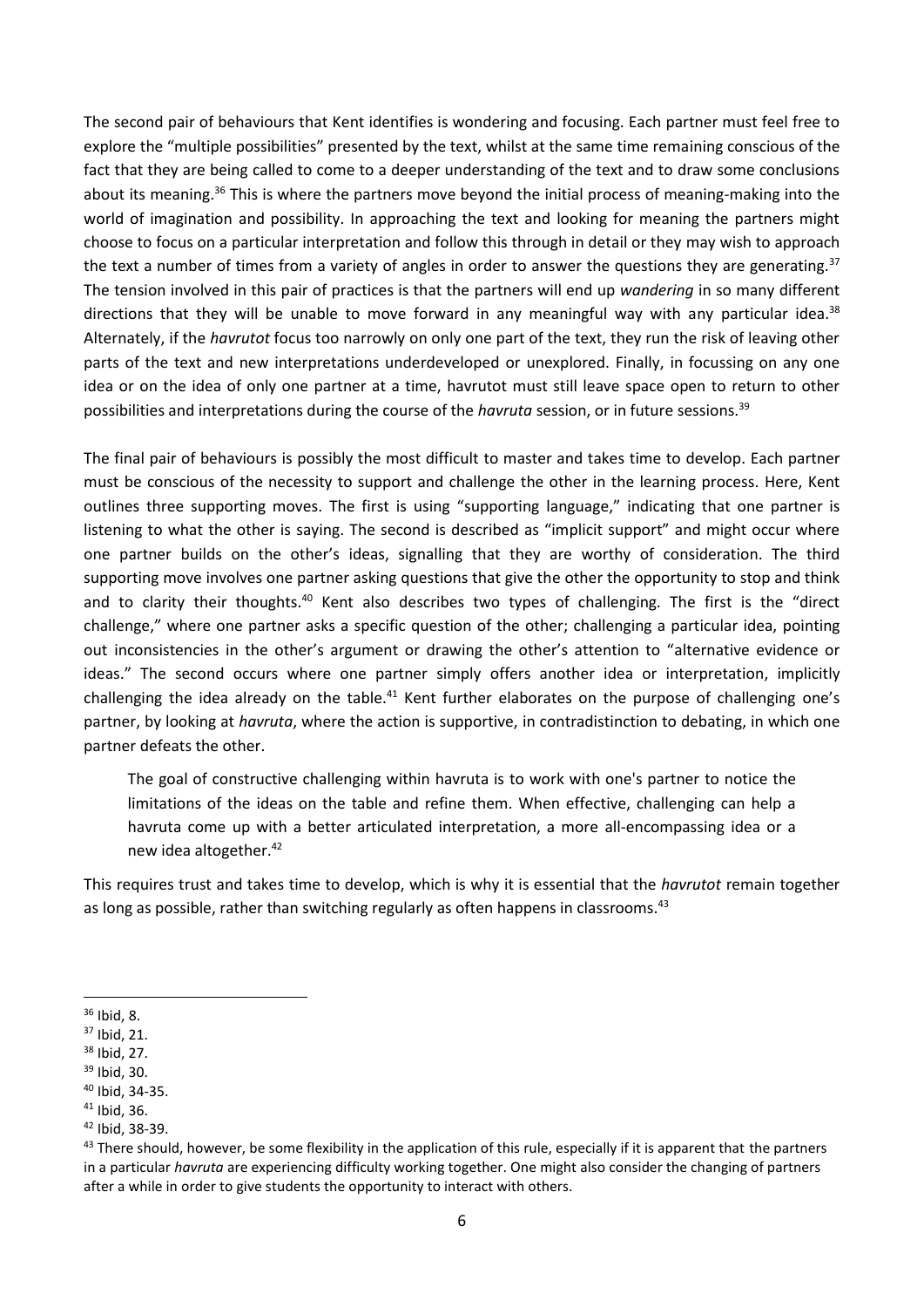#### **Segal's 'cognitive, affective and social benefits'**

Whilst Orit Kent's six core *havruta* practices provide a means for examining the process of *havruta*, Aliza Segal offers us insights into the benefits of the *havruta* method for learning. These benefits, she suggests, fall into three categories: cognitive, affective and social. We will explore these briefly before moving on to the ways in which *havruta* style learning might be used in the non-Jewish classroom.

Segal notes three cognitive benefits of *havruta* study. The first of these is that an individual's learning is sharpened by interaction with another. Once more we are drawn to the image, "iron sharpens iron," from the book of Proverbs (27:17). One example of this is what Segal terms the 'promotion of controversy'. She states: "being confronted with the ideas of others, and needing to present and explain one's own ideas to peers, can help to refine and clarify his or her thoughts and convictions."<sup>44</sup> The second benefit is that reading aloud, a common Jewish practice and component of *havruta* study, aids memory.<sup>45</sup> *Havruta* also provides an opportunity for "oral rehearsal" in which the learner may "more effectively refine and express their thoughts when they talk about what they are thinking."<sup>46</sup> The final cognitive benefit provided by *havruta* study is that it teaches practices and skills which can be applied to the study of scripture beyond the time the student spends in the *beit midrash*. <sup>47</sup> A number of these skills could also be applied to the study of other disciplines or material.

Segal also presents three affective benefits of *havruta* study. The first of these is the atmosphere created by *havruta* in the *beit midrash*. The Sacred texts and the collections of other texts interpreting them, the sight of and the sound other students actively engaged in *talmud Torah* has a profound impact on moulding and inspiring a "religious personality."<sup>48</sup> Second, students are part of a creative process, encouraged to develop novel approaches to the text, "as part of an ongoing and developing chain" in continuity with the historical community of learners that came before them.<sup>49</sup> Third, Segal speaks of the experiential nature of *havruta* study, where the student responds to the "magic and power of the text and tradition" and where the teacher leads them into a process of "reading aloud, accompanied by contemplation, analysing, formulating and discussing [which] can only serve to enhance the experience of Torah study."<sup>50</sup>

Finally the social benefits that Segal attributes to the use of the *havruta* method are twofold. First, the interdependent nature of *havruta* encourages students to persevere with their studies, knowing that they play an important part in the learning of another. Second, students often move from the academic approach of discussing the text at hand to the more incidental approach of "discussing its life-changing implications." Though this might seem an obvious thing to do, there is some tension as to its place in the *havruta* process. Some see it as an unnecessary by-product of the *havruta* process, calling it *"batalah"* or time-wasting, whilst others, seeing it in a more holistic sense referring to it using the oxymoron "productive *batalah*."<sup>51</sup> For *havruta* to be life-changing rather than simply meaning-making, one must leave room for "*batalah*."

<sup>46</sup> Ibid, 16.

<sup>44</sup> Segal, 17.

 $45$  Ibid, 7.

<sup>47</sup> Ibid, 7.

<sup>48</sup> Ibid, 7-8.

<sup>49</sup> Ibid 8.

<sup>50</sup> Segal, 9-10.

<sup>51</sup> Segal, 11.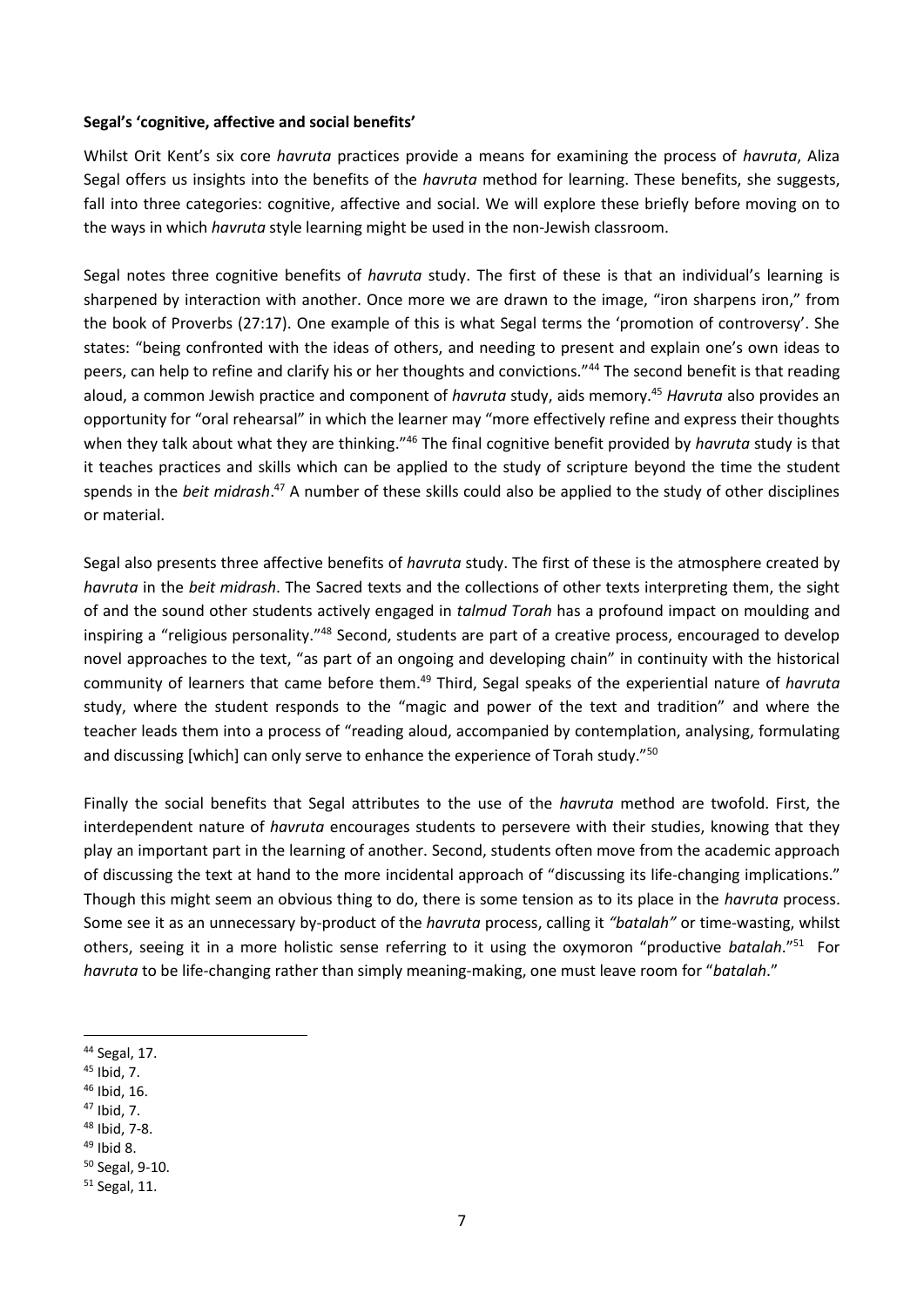### *Havruta* **style learning in a non-Jewish classroom: reflections on my use of** *havruta*

Whilst the *havruta* method of learning is traditionally applied to the study of *the Talmud* and *Tanach*, it can also be applied to the study of other texts as demonstrated by Blumenfeld's use of the method in the Law classroom, where she had students examine an Act of Parliament in *havruta* using a series of questions to guide them.<sup>52</sup> As such, *havruta* can be used in a variety of ways to prepare, facilitate and support learning in any number of subjects or disciplines. Key texts to be covered in a class might be set for students to be read in *havruta* as a means of preparation or laying a foundation for further learning. This could occur prior to the class itself or it might be incorporated into the class, prior to a lecture or presentation. Given that all of our students are working in a language other than their first, this method of preparation can assist them in coming to grips with material that is essential to the content of a particular topic. It is then possible for the teacher to build on this material during the remainder of the lecture or class. Whilst it is not possible to read all preparatory material in this manner, important or particularly complex texts could be approached in this fashion. This process also has the benefit of allowing students to raise questions of the text, which they might be able to answer in *havruta* or which might be able to be brought to the teacher for clarification.

In so far as the study of Scripture is concerned, a more traditional approach could be followed. Students can be given the opportunity to engage with a particular text in *havruta* before it is examined by the teacher. This allows the voice of the text to be heard before any interpretations are placed upon it and for students to consider it in detail without being influenced by particular interpretations. Of course, students who are just beginning their study of Scripture might need some instruction as to ways in which they can approach a text before they begin reading it in *havruta*. This might involve highlighting particular textual cues such as paying attention to repetition, questions in the text, numbers, references to time and space and so on. As students gain confidence in approaching a text without the aid of a commentary, the teacher will not need to provide this means of scaffolding their learning. After their interaction with the text on its own, one might then direct them to read a variety of commentaries illuminating it. This can be approached in a number of ways: through providing general unguided access to these texts or highlighting specific commentaries and giving guiding questions. Again, this approach will vary depending upon the experience of the group and the extent to which the teacher wishes to direct the learning of the students.

Whilst the more traditional approach to *havruta* outlined above has great benefits, I have also found that the customary sequence of *havruta* learning in the *seder* followed by the *shi'ur*, or teaching, need not always be followed. Instead of using *havruta* to introduce material prior to a lecture or tutorial, the teacher might also use it as a way of consolidating learning and applying knowledge or skills previously taught. In this way, an hour long *havruta* session can follow two hours of teaching in a typical three hour block. This can help the students to develop a deeper understanding of what has been presented to them through teacher input or through assigned reading, as well as giving them an opportunity to test what they have already learned against one another and against the teacher. A further variation on this approach is to use *havruta* for shorter periods during the course of a longer class. During a typical class, I try to intersperse my own presentation or teaching with regular opportunities for the students to engage with their *haver* in order to discuss what they have just heard – I might use specific questions to facilitate this or simply ask my students what questions the instruction has raised for them. This is generally enough to start the process. I follow this by giving the students an opportunity to ask questions or note something that made an impact upon them as

<sup>52</sup> Blumenfeld, 6-8.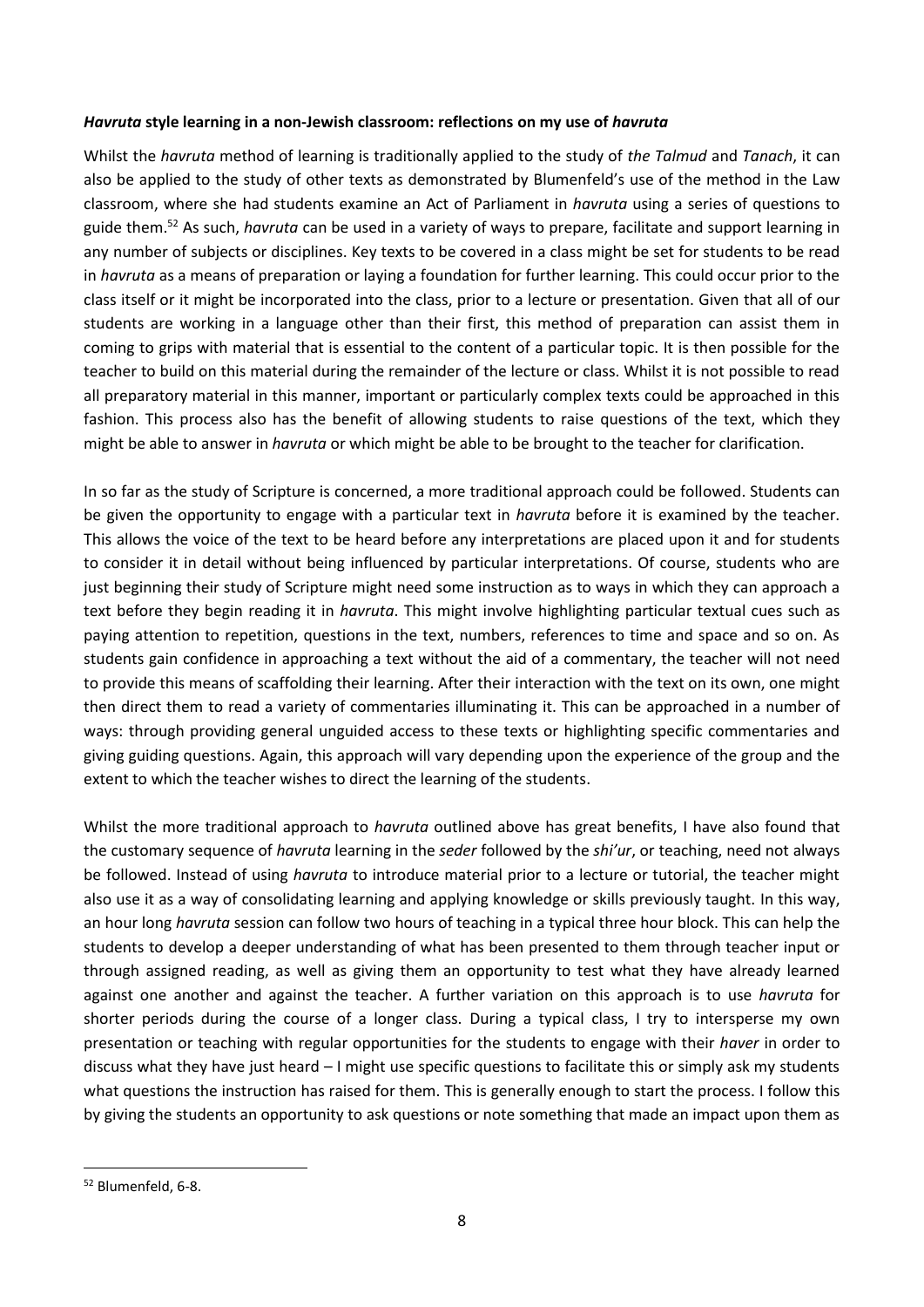part of a whole class follow up to the havruta session. The emphasis on using the *havruta* method helps to sharpen their discussion.

## **In conclusion**

I have found *havruta* style learning an invaluable tool in both my teaching and formation work. This cooperative methodology not only allows me to support the learning of my students, it also enables my students to support each other in the learning and teaching process. It encourages interdependence and responsibility and allows students to approach texts at their own level: depending on background, prior learning and ability. *Havruta* encourages creativity and imagination, rather than repetition and reproduction of other people's ideas. *Havruta* encourages students to express their own understandings; listen attentively to the insights of others; give free reign to the many possible interpretations of material, whilst also helping one another to focus on the particular task at hand; and to both support and challenge one another to come to a deeper understanding and clearer articulation of the content of the courses they have chosen to study. In adopting and adapting the *havruta* method of learning one is made conscious of the Jewish community of interpretation that values the study of Scripture with a *haver*.

"Hence, say the sages, a person should acquire a 'Haver' for everything: for reading Scripture, studying Mishnah, eating, drinking, and disclosing all one's secrets to. (*Sifre Deuteronomy* #305, adapted for inclusive language by the author)<sup>53</sup>

## **Bibliography**

Blumenfeld, Barbara. "Engaging Students with Havruta Style Learning." *Institute for Law Teaching and Learning.* 2011. http://lawteaching.org/conferences/2011/handouts/2b-

EngagingStudentswithHavruta.pdf (accessed August 20, 2011).

Brettler, Marc Zvi, and Adele Berlin, . *The Jewish Study Bible.* Oxford: Oxford University Press, 2004.

Eisenberg, Joyce, and Ellen Scolnic. *The JPS Dictionary of Jewish Words.* Philadelphia: The Jewish Publication Society, 2001.

Fields, Harvey J. *A Torah Commentary for Our Times.* Vol. I. New York: UAHC Press, 1998.

Gartenberg, Rabbi Dov. "An Introduction to Havruta Study." 2005.

http://rabbidovblog.blogspot.com/2005/11/introduction-to-havruta-study.html (accessed August 15, 2011).

Gelfman Shultz, Racheal. "Havruta Learning in Pairs." *My Jewish Learning.* 2010. http://www.myjewishlearning.com/practices/Ritual/Torah\_Study/How\_to\_Study\_Torah/Havruta\_Le arning in Pairs .shtml (accessed August 20, 2011).

Kent, Orit. "A Theory of Havruta Learning." *Mandel Centre For Jewish Education, Brandeis University.* 2010. http://www.brandeis.edu/mandel/pdfs/TheoryofHavrutaLearning (accessed August 20, 2011).

Reinhartz, Adele, and Miriam-Sima Walfish. "Conflict and Coexistence in Jewish Interpretation." In *Hagar, Sarah, and Their Children*, edited by Phyllis Trible and Letty M Russel. Louisville, Kentucky: Westminster John Knox Press, 2006.

Segal, Aliza. *Havruta Study: History, Benefits, and Enhancements.* Jerusalem: Academy for Torah Initiatives and Directions, 2003.

<sup>53</sup> Gartenberg.